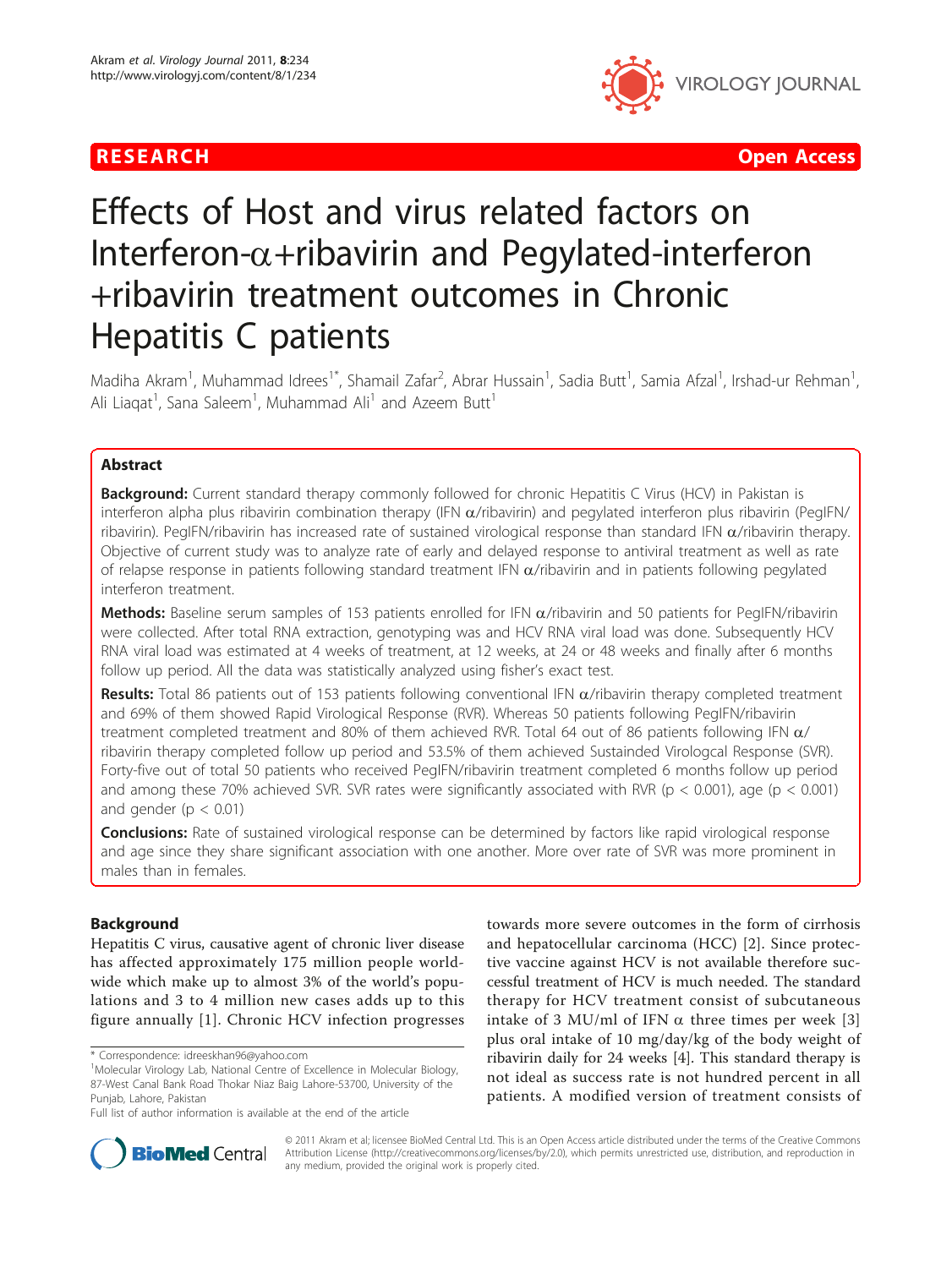pegylated interferon (80 MU/ml once a week) plus ribavirin, administered for 12 to 72 weeks [[5](#page-5-0)].

Different people respond differently to this  $\alpha$ -interferon treatment regimen and various terminologies are used for these responses to therapy. When HCV RNA becomes undetectable (< 50 IU/ml) after treatment completion, the response is characterized as end of treatment response (ETR), treatment response is said to be sustained virological response (SVR) if HCV RNA remain undetectable at the end of follow up (6 months post treatment completion), but if it reappears after 6 months of follow up period than it is termed as relapsed. However patients with a detectable HCV RNA throughout the treatment are non responders (NR) [[6](#page-5-0)]. Another recently studied emerging predictor of treatment response, rapid virological response (RVR), defined as a negative HCV RNA after four weeks of antiviral treatment [[7,8](#page-5-0)]. A 2 log decrease in HCV RNA after 12 weeks of treatment is defined as early virological response (EVR). Breakthrough response (BT) is the type of response when HCV RNA remains undetectable during the treatment but reappears before the end of treatment [\[9](#page-5-0)-[11](#page-5-0)].

Various viral and host related factors are responsible for such diversity in responses. HCV genotype and the pre-treatment viral load influence the antiviral response rates and this rate is higher for genotype 2 and 3 than for genotype 1 [[12\]](#page-5-0). Genotype 3a that is reported as the most respondent to combination therapy is the most frequent HCV genotype circulating in Pakistan [[13\]](#page-5-0). Another reported factor that determines the rate of SVR is the presence or absence of RVR [[7\]](#page-5-0). Among host related factors, age and sex are very important as younger age and female sex decrease the risk of disease progression [[14\]](#page-5-0). Furthermore treatment response is affected by age, as younger patients (age < 40 years) are associated with significantly higher rate of SVR than older aged patients [[7\]](#page-5-0).

There are studies that have analyzed the rate of response to IFN- $\alpha$  plus ribavirin treatment in Pakistan along with various factors that might predict rate of SVR [[7](#page-5-0)], however these studies do not describe the effect of different treatment strategies such as standard IFN- $\alpha$ plus ribavirin combination therapy and PegIFN plus ribavirin therapy on treatment response. Therefore the aim of this study was to study the effect of different factors such as sex, age, pre-treatment viral load and genotype in two groups of patients treated either with IFN- $\alpha$  plus ribavirin or PegIFN plus ribavirin. This study would be useful in tailoring the treatment according to the patient's demographic status and in establishing which treatment should be followed for better results.

# Methods

# Patients Enrolled

Patient's demographic data and samples were collected from 203 patients with chronic HCV infection from July 2009 to July 2010 at Ghurki Trust Hospital Lahore. Out of these 203 patients, 152 patients (first group) received standard HCV treatment of Interferon (3 Million units per ml) 3 injections per week and Ribavirin 10 mg/day/ kg of the body weight, While 50 patients (second group) received pegylated interferon (PegIFN 80 million units per ml) 1 injection per week and ribavirin (10 mg/day/ kg of the body weight). Patients infected by HCV genotypes None-1 and HCV-1 (or with co-infection with HCV-1) received therapy for 24 weeks and 48 weeks respectively. Total 67 patients were excluded from final data analysis of the study since they were either unwilling to participate in the study at some stage, sara samples were insufficient or lacked the requested information regarding demographic characteristics. All the 136 eligible patients were anti-HCV ELISA and serum HCV RNA positive.

## Quantitative detection of HCV RNA

Serum samples were collected from enrolled patients before treatment, during treatment (at 4 weeks and 12 weeks) and at the end of treatment. All the serum samples were analyzed for quantitative detection of HCV RNA titer using SmartCycler II real time (Cephid, USA).

## HCV Genotyping

HCV genotyping was done on pre-treatment sera samples using the genotyping method described previously [[15\]](#page-5-0).

#### Patient's monitoring

Patient's viral load was evaluated before treatment at 1 month, 3 months, 6 months (non-1 genotypes), 12 months (HCV-1) and at month 6 post treatment. Undetectable HCV RNA titer (< 250 IU/ml) after first month and third month of treatment was described as RVR and EVR response respectively. Undetectable HCV RNA at month 3 of treatment but reappearance of HCV RNA at end of treatment was defined as breakthrough response (BTR). HCV RNA less than 250 IU/mL at 6 months of treatment was defined as end of treatment response (ETR). Undetectable HCV RNA (< 250 IU/ml) 6 months after treatment cessation was defined as sustained virological response (SVR). Patients with detectable HCV RNA throughout the treatment were classified as non responders while ETR patients with detectable HCV RNA after 12 months were defined as relapsers.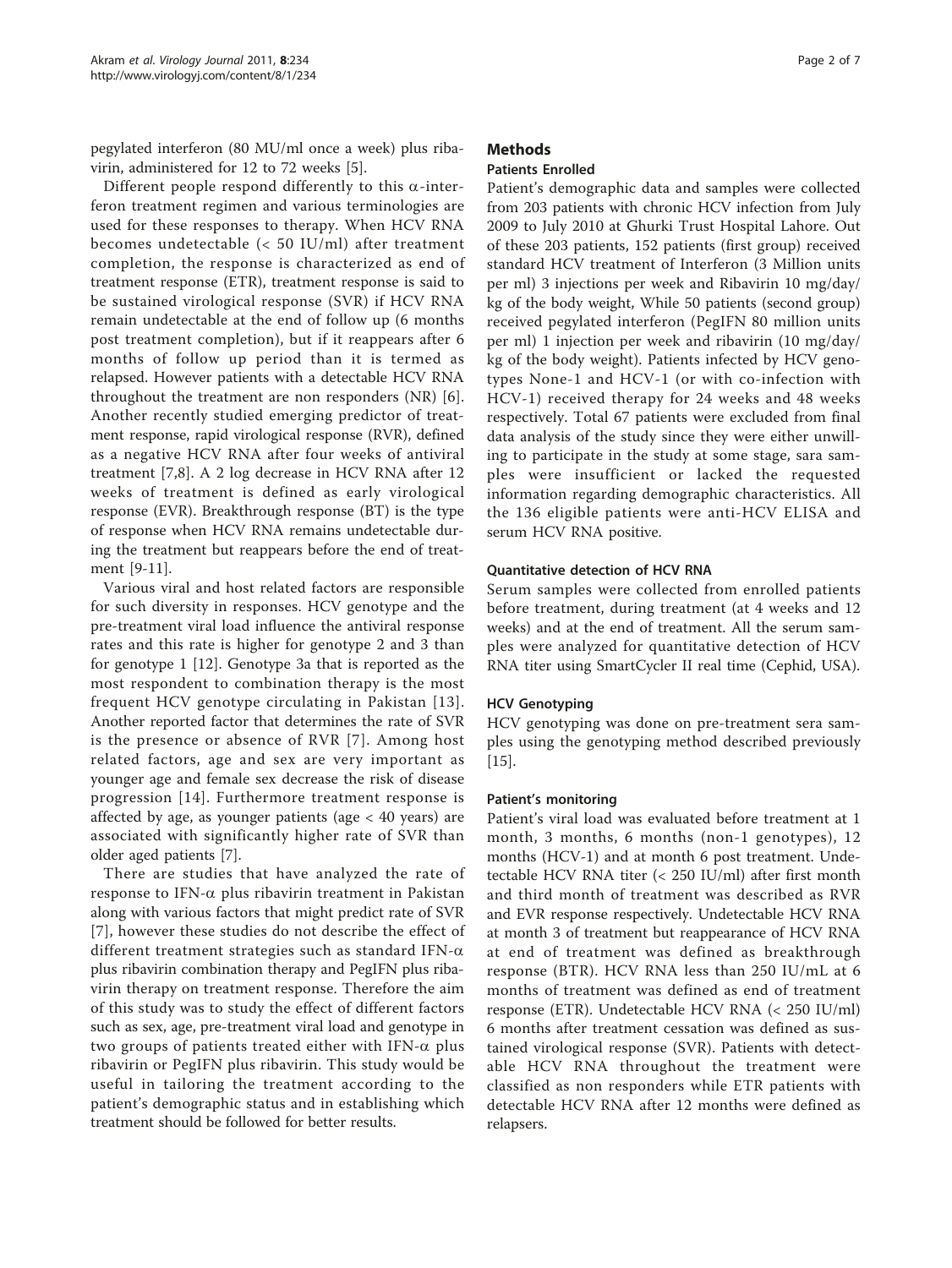# Statistical evaluation

SPSS version 16.0 was used to analyze all variables (age, sex, genotypes, pre-treatment viral load, type of treatment, rate of response). Means with standard deviation and percentage frequencies of variables were calculated where needed. Significant association amongst variables was analyzed by calculating p-value using Fisher's Exact t-test. P-value less than 0.05 were indicative of significant association.

# Results

## Demographic and clinical characteristics

Figure 1 shows the patients disposition and treatment response. Out of total 203 enrolled subjects, 104 were males and 98 were females. All of the patients received treatment except 67 patients who either could not completed treatment for 6 months or they were unwilling to participate in the study therefore were excluded from final data analysis. Total 136 patients received treatment

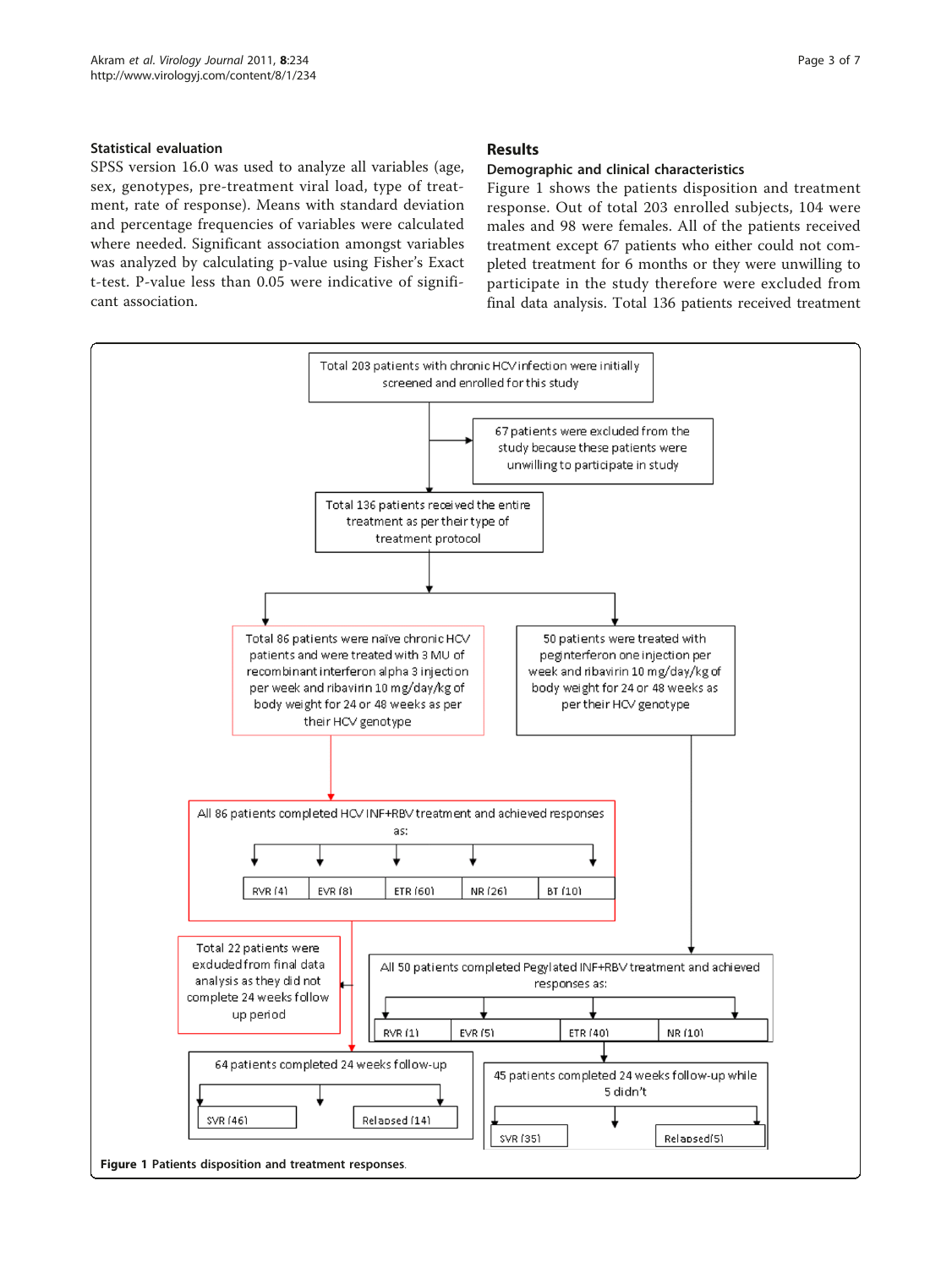Table 1 Demographic and virological characteristics of enrolled patients who completed the entire treatment course  $(N = 136)$ .

| <b>Characteristics</b>      | Number (%)               |  |  |  |  |
|-----------------------------|--------------------------|--|--|--|--|
| Sex                         |                          |  |  |  |  |
| Male $N$ (%)                | 69 (50.7)                |  |  |  |  |
| Female N (%)                | 67 (49.3)                |  |  |  |  |
| Pre-treatment HCV RNA level |                          |  |  |  |  |
| >200,000 IU/ml N (%)        | 112 (82.4)               |  |  |  |  |
| <200,000 IU/ml N (%)        | 24 (17.6)                |  |  |  |  |
| Genotypes N (%)             |                          |  |  |  |  |
| 3a                          | 111 (81.6)               |  |  |  |  |
| 3b                          | 1(0.7)                   |  |  |  |  |
| 1a                          | 6(4.4)                   |  |  |  |  |
| 3a/1a                       | 4(2.9)                   |  |  |  |  |
| 3a/1b                       | 2(1.5)                   |  |  |  |  |
| 2 <sub>b</sub>              | 1(0.7)                   |  |  |  |  |
| Un typable                  | 11(8.1)                  |  |  |  |  |
| <b>Characteristics</b>      | Age Range-years $\pm$ SD |  |  |  |  |
| Mean Age (Y)                | $17-60 \pm 10.02$        |  |  |  |  |
|                             |                          |  |  |  |  |

N: number; IU: International units; ml: millilitre; SD, standard deviation;

for complete treatment duration of (6 months or 12 months). Demographic and virological characteristics of these studied patients are summarized in table 1. For data analysis, these patients were divided into two groups based on the type of treatment they received.

Table 2 indicates distribution of genotypes in enrolled patients. Genotype 3a was the predominant (more than 81%) genotype in patients subjected to these two different types of treatments. Genotype 3a was the predominant genotype in both the groups of patients. Total 86 out of these 136 patients received 3 MU/ml of IFN- $\alpha$ administered thrice a week along with 10 mg/day/kg of the body weight of ribavirin administered orally. Remaining 50 patients were subjected to 80 MU/ml of Pegylated IFN administered once a week along with same ribavirin dose for recommended duration based

Table 2 Distribution of HCV genotypes in patients subjected to different types of treatments ( $N = 136$ )

| <b>HCV Genotypes</b> | <b>Treatment type</b>     |                     |  |  |
|----------------------|---------------------------|---------------------|--|--|
|                      | IFN $\alpha$ & RBV<br>(%) | PegIFN & RBV<br>(%) |  |  |
| 3a                   | 78(90.6)                  | 33 (66)             |  |  |
| 3 <sub>b</sub>       | None                      | 1(2)                |  |  |
| 1a                   | 1(1.2)                    | 5(10)               |  |  |
| 3a/1a                | None                      | 4(8)                |  |  |
| 3a/1b                | None                      | 2(4)                |  |  |
| 2 <sub>b</sub>       | 1(.7)                     | none                |  |  |
| Untypable            | 6(6.9)                    | 5(10)               |  |  |
| <b>Total</b>         | 86                        | 50                  |  |  |

HCV: hepatitis C virus; INF: interferon; Peg: pegylated; RBV: ribavirin

on its genotype. In first group patients, 64 patients completed 6 months post treatment follow up period whereas 22 patients in this group did not cooperate in the study by providing requested information after treatment completion. Of the second group, 45 out of 50 patients completed the follow up period and only 5 patients lost interest in study.

#### HCV Treatment response analysis

Table [3](#page-4-0) translates the effects of different variables such as sex, age, genotypes, treatment type and pre-treatment viral load on treatment responses. SVR rates were found higher significantly higher ( $p < 0.01$ ) in male patients compared to female patients. No significant difference was seen in RVR, EVR and BTR in both sexes. Treatment response was different in different age groups. A significantly higher ( $p < 0.01$ ) SVR was seen for patients less than 20 years (66.7%) and 21-30 years (76.2%) patients groups. A low SVR rate (44.4%) was observed for age group 50-60 years and above group. Similar results were seen for other type of responses such as RVR, EVR and BTR in different age groups. Rate of treatment response was also analyzed HCV genotypewise. No significance difference was observed for RVR, EVR, BTR and ETR. Even SVR rates were same in infected patients by Non-1 (59.7%) or 1 & mixed genotypes (58.3%). Rates of ETR and SVR in patients treated with PegIFN and ribavirin was significantly higher than in patients received IFN- $\alpha$  and ribavirin combination therapy. Similarly relapse rates were found significantly higher in patients treated with IFN- $\alpha$  and ribavirin therapy than in patients treated with Pegylated IFN/ribavirin therapy. Effect of pre-treatment viral load on the rate of response rates was also studied. Patients having pretreatment viral load < 200,000 IU/ml showed a slightly lower rate of ETR and SVR than patients having viral titer > 200,000 IU/ml, however, the difference was not significant (p 0.14).

### Factors associated with SVR rates

Table [4](#page-4-0) shows several factors that are associated significantly with SVR rates that can be utilize before treatment for the prediction of treatment outcome. Among these RVR and age are the strongest predictors of treatment destiny.

#### **Discussion**

Interferon (IFN) plus ribavirin is a routine treatment for chronic HCV infection in Pakistan. It comprises 3 MIU given thrice a week along with ribavirin 800 to1200 mg administered per day. Previous data shows that rate of SVR raises to 38-43% with standard IFN  $\alpha$  plus ribavirin therapy [[16\]](#page-6-0). A modified version of treatment is PegIFN  $\alpha$  plus ribavirin, it is the current treatment depending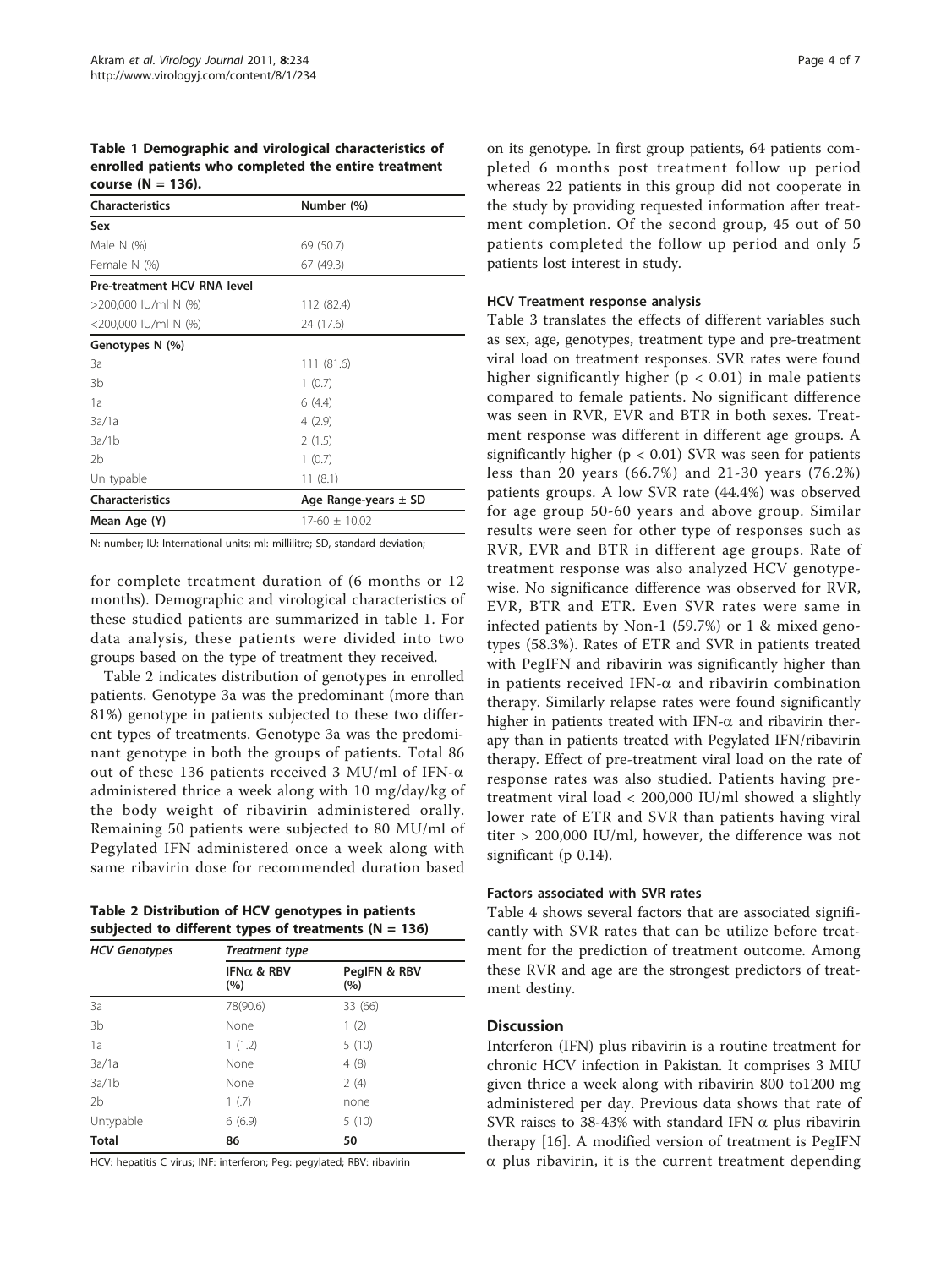| Factor              | <b>Total Treated</b> | <b>RVR</b> (%)   | EVR (%)           | <b>BTR</b> (%)   | ETR $(% )$           | NR (%)               | SVR (%)              |
|---------------------|----------------------|------------------|-------------------|------------------|----------------------|----------------------|----------------------|
| <b>SEX</b>          |                      |                  |                   |                  |                      |                      |                      |
| Male<br>Female      | 69<br>67             | 3(4.3)<br>2(2.9) | 7(10.1)<br>6(8.9) | 4(5.8)<br>6(8.9) | 52(75.4)<br>48(71.6) | 17(24.6)<br>19(28.3) | 48(69.6)<br>33(49.3) |
| AGE-years           |                      |                  |                   |                  |                      |                      |                      |
| $20$                | 6                    | $\circ$          | 0                 | 0                | 5(83.3)              | 1(16.7)              | 4(66.7)              |
| $21 - 30$           | 42                   | 1(2.4)           | 4(9.5)            | 2(4.8)           | 35(83.3)             | 7(16.7)              | 32(76.2)             |
| $31 - 40$           | 43                   | 2(4.7)           | 6(13.9)           | 5(11.6)          | 28(65.1)             | 15(34.9)             | 21(48.8)             |
| 41-50               | 36                   | 2(5.6)           | 2(5.6)            | 2(5.6)           | 27(75)               | 9(25)                | 19(52.8)             |
| 51-60 & above       | 9                    | 0                | 1(11.1)           | 1(11.1)          | 5(55.6)              | 4(44.4)              | 4(44.4)              |
| <b>GENOTYPE</b>     |                      |                  |                   |                  |                      |                      |                      |
| None-1              | 124                  | 5(4)             | 12(9.7)           | 9(7.3)           | 92(74.2)             | 32(25.8)             | 74(59.7)             |
| 1 & Mixed           | 12                   | $\mathbf 0$      | 1(8.3)            | 1(8.3)           | 8(66.7)              | 4(33.3)              | 7(58.3)              |
| <b>TREATMENT</b>    |                      |                  |                   |                  |                      |                      |                      |
| INF+RBV             | 86                   | 4(4.7)           | 8(9.3)            | 10(11.6)         | 60(69.8)             | 26(30.2)             | 46(53.5)             |
| <b>PEGINF+RBV</b>   | 50                   | 1(2)             | 5(10)             | 0                | 40(80)               | 10(20)               | 35(70)               |
| <b>PRE-TREATMEN</b> |                      |                  |                   |                  |                      |                      |                      |
| <b>VIRAL LOAD</b>   |                      |                  |                   |                  |                      |                      |                      |
| <200 IU/mL          | 112                  | 4(3.6)           | 13(11.6)          | 9(8)             | 81(72.3)             | 31(27.7)             | 65(58)               |
| >200 IU/mL          | 24                   | 1(4.2)           | 0                 | 1(4.2)           | 19(79.1)             | 5(20)                | 16(66.7)             |
| <b>TOTAL</b>        | 136                  | 5(3.6)           | 13(9.6)           | 10(7.4)          | 100(73.5)            | 36(26.5)             | 81(59.6)             |

<span id="page-4-0"></span>Table 3 Rates of responses in different sexes, ages, genotypes, treatment types and viral titres (N = 136)

RVR: Rapid virological response; EVR: Early Virological response; BTR: Breakthrough response; ETR: End of treatment response; NR: Non-responders; SVR: Sustained virological response; INF: Interferon; PEG-INF: Pegylated interferon; RBV: ribavirin; IU/International units

upon factors like HCV genotype, baseline viral load, and initial virological response to therapy [[17\]](#page-6-0), however this type of treatment is not common in Pakistan due to high cost of treatment. It is administered only once a week and have 10 times longer half life of plasma than the conventional IFN [\[18](#page-6-0)].

Table 4 Association of gender, pre treatment viral load, RVR and age with rate of SVR in patients following HCV antiviral treatment

| <b>Variable</b>          | <b>Treated</b> | SVR (N) |      | SVR rate $P$ value $\lt$ |
|--------------------------|----------------|---------|------|--------------------------|
|                          | patients       |         | (%)  |                          |
|                          | (N)            |         |      |                          |
| Gender                   |                |         |      |                          |
| Male                     | 69             | 48      | 69.6 | 0.01                     |
| Female                   | 67             | 33      | 49.2 |                          |
| Pre treatment viral load |                |         |      |                          |
| $\leq$ 200,000 IU/ml     |                |         |      |                          |
| > 200,000 IU/ml          | 24             | 16      | 66.7 | $0.14$ (NS)              |
|                          | 112            | 65      | 58.0 |                          |
| <b>RVR</b>               |                |         |      |                          |
| Present                  | 5              | 5       | 100  | 0.001                    |
| Absent                   | 131            | 76      | 58   |                          |
| Age                      |                |         |      |                          |
| $\leq 30$ years          | 48             | 36      | 75   | 0.001                    |
| $> 30$ years             | 88             | 44      | 50   |                          |

RVR: rapid virological response; SVR: Sustain virological response; NS: Nonsignificance; IU: International units

In the current study we have checked several host and viral factors on treatment outcome in patients who received both types of therapies. According to the results of our study, rate of SVR was significantly higher  $(p < 0.01)$  in patients received pegylated interferon compared to non-pegylated interferon. Despite of this high rate of SVR, most of our patients received standard IFN- $\alpha$  plus ribavirin therapy due to cost factor as the pegylated interferon is at least 25 times expensive than non-pegylated interferon therefore is beyond the reach of poor people in underdeveloped country like Pakistan [[19\]](#page-6-0). It has already been reported that rate of SVR with PegIFN- $\alpha$  and ribavirin is comparatively high with genotype 2 and 3 (80%) than genotype 1 or 4 (40-50%) [[5](#page-5-0)]. Our study support the findings of Shin and colleagues [[20\]](#page-6-0) that SVR rate is high in genotype 3 (a&b) compared to HCV genotype 1a when the current standard therapy is used for treatment of HCV. Shin and colleagues [\[20](#page-6-0)] further reported in their study that genotype 1 is a risk factor for relapse response. Our study confirmed this observation of Shin and colleagues [[20\]](#page-6-0) as relapse response was about two times higher in genotype 1 infected patients (40%) compared to relapse rates seen in patients harbouring genotype 3 HCV infections. In addition to cost, several side effects have also been reported to be associated with PegIFN plus ribavirin therapy such as depression and anemia [\[5\]](#page-5-0) therefore conventional IFN plus ribavirin remains the gold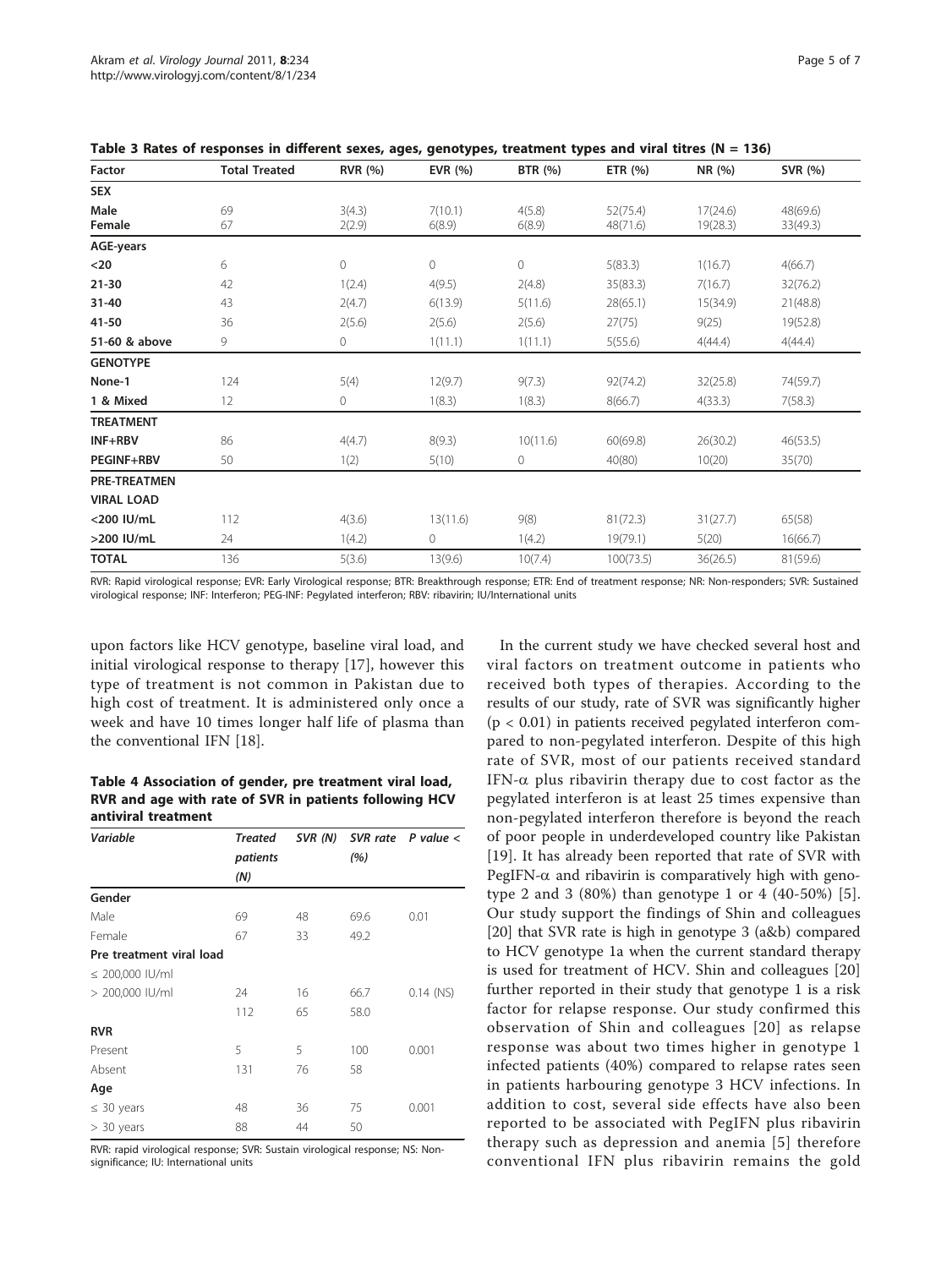<span id="page-5-0"></span>standard for treatment of chronic HCV [[21\]](#page-6-0) in underdeveloped countries like Pakistan.

Age is another factor that might determine the treatment response. It has been reported recently that patient age greater than 50 years increases the risk of relapse [[19\]](#page-6-0). Our study supports this observation of others as in our study, rate of relapsers increased as the age progresses. Relapse rate was lowest (8.6%) in patients with an age ranging from 20 to 30 years and rose to 33.3% in patients with an age above 50 years. SVR rate was 91.4% in patients with age less than 30 and decreased to 66.7% with an age above 50 years. Our study further supports the idea that age must be considered as an important associated factor while recommending treatment to chronic HCV patients since SVR rate significantly differed between different age groups  $(p$ -value  $< .05$ ).

Recently Shin and co-workers (19) has reported a higher base line titer ( $\geq 200,000$  IU/ml) as an independent risk factor for higher relapse rate. In yet another study low pretreatment viral load was pointed out as predictor of the achievement of improved SVR rate as SVR was significantly higher in patients that had baseline viral load less than 200,000 IU/ml [7]. However, we were unable to observe such an association between pre-treatment viral load and treatment response. Relapse rate decreased to only 8.6% in our patients with baseline viral titer lower than 200,000 IU/ml. However SVR rate in patients with baseline viral titer in both cases ( $>$  or  $<$ 200,000 IU/ml did not significantly differed (p-value > .05).

Another important prognostic factor of the attainment of SVR is achievement of RVR. A significantly association was seen between RVR and SVR in the current study ( $p < .001$ ) as our all patients who had RVR had also achieved SVR. Unfortunately the observed RVR rate is very low as only our 3.6% patients had this type of rapid response at week 4 of treatment. The RVR response has already been established as an important predictor of SVR in more than 85% cases [7].

HCV infection progresses slowly in females than in males [14]. Unlike to several other studies (7, 16), the observed SVR rate was significantly higher in males than in females ( $p < 0.01$ ).

## Conclusions

Our study with reference to previous studies confirms younger age and rapid virological response as important factors for the achievement of sustained virological response. Our study further established that male patients have a greater chance of achieving SVR responses.

#### Acknowledgements

Thanks to Molecular Diagnostic Laboratory for providing serum samples and demographic data of patients and Ghurki trust hospital for providing clinical data of patients.

#### Author details

<sup>1</sup>Molecular Virology Lab, National Centre of Excellence in Molecular Biology 87-West Canal Bank Road Thokar Niaz Baig Lahore-53700, University of the Punjab, Lahore, Pakistan. <sup>2</sup>Department of Medicine, Lahore Medical and Dental College Lahore, Pakistan.

#### Authors' contributions

MA and MI conceived the study, participated in its design and coordination and gave a critical view of manuscript writing. MA performed and analyzed the results. AH and SB participated in results analysis. SZ provided clinical data of patients and monitored the patients throught the study. BK, SA, IR, LA, AB, SS and MA participated in data analysis. All the authors read and approved the final manuscript.

#### Competing interests

The authors declare that they have no competing interests.

#### Received: 30 December 2010 Accepted: 17 May 2011 Published: 17 May 2011

#### References

- 1. MJ Koziel, MG Peters[, Viral hepatitis in HIV infection.](http://www.ncbi.nlm.nih.gov/pubmed/17409326?dopt=Abstract) N Engl J Med. 356, 1445–1454 (2007). doi:10.1056/NEJMra065142
- 2. JH Kao, DS Chen[, Transmission of hepatitis C virus in Asia: past and present](http://www.ncbi.nlm.nih.gov/pubmed/10921389?dopt=Abstract) [perspectives.](http://www.ncbi.nlm.nih.gov/pubmed/10921389?dopt=Abstract) J Gastroenterol Hepatol. 15(Suppl):E91–96 (2000). doi:10.1046/ j.1440-1746.2000.02108.x
- 3. JH Hoofnagle, AM di Bisceglie[, The treatment of chronic viral hepatitis.](http://www.ncbi.nlm.nih.gov/pubmed/9011789?dopt=Abstract) N Engl J Med. 336, 347–356 (1997). doi:10.1056/NEJM199701303360507
- 4. JG McHutchison, K Patel[, Future therapy of hepatitis C.](http://www.ncbi.nlm.nih.gov/pubmed/12407600?dopt=Abstract) Hepatology. 36, S245–252 (2002)
- 5. MW Fried, SJ Hadziyannis, [Treatment of chronic hepatitis C infection with](http://www.ncbi.nlm.nih.gov/pubmed/15346246?dopt=Abstract) [peginterferons plus ribavirin.](http://www.ncbi.nlm.nih.gov/pubmed/15346246?dopt=Abstract) Semin Liver Dis. 24(Suppl 2):47–54 (2004)
- 6. A Wohnsland, WP Hofmann, C Sarrazin, [Viral determinants of resistance to](http://www.ncbi.nlm.nih.gov/pubmed/17223621?dopt=Abstract) [treatment in patients with hepatitis C.](http://www.ncbi.nlm.nih.gov/pubmed/17223621?dopt=Abstract) Clin Microbiol Rev. 20, 23–38 (2007). doi:10.1128/CMR.00010-06
- 7. M Idrees, S Riazuddin[, A study of best positive predictors for sustained](http://www.ncbi.nlm.nih.gov/pubmed/19152711?dopt=Abstract) [virologic response to interferon alpha plus ribavirin therapy in naive chronic](http://www.ncbi.nlm.nih.gov/pubmed/19152711?dopt=Abstract) [hepatitis C patients.](http://www.ncbi.nlm.nih.gov/pubmed/19152711?dopt=Abstract) BMC Gastroenterol. 9, 5 (2009). doi:10.1186/1471-230X-9-5
- 8. F Poordad, KR Reddy, P Martin, [Rapid virologic response: a new milestone](http://www.ncbi.nlm.nih.gov/pubmed/18171217?dopt=Abstract) [in the management of chronic hepatitis C.](http://www.ncbi.nlm.nih.gov/pubmed/18171217?dopt=Abstract) Clin Infect Dis. 46, 78–84 (2008). doi:10.1086/523585
- 9. ML Yu, WL Chuang[, Treatment of chronic hepatitis C in Asia: when East](http://www.ncbi.nlm.nih.gov/pubmed/19335784?dopt=Abstract) [meets West.](http://www.ncbi.nlm.nih.gov/pubmed/19335784?dopt=Abstract) J Gastroenterol Hepatol. 24, 336–345 (2009). doi:10.1111/j.1440- 1746.2009.05789.x
- 10. SS Lee, P Ferenci, [Optimizing outcomes in patients with hepatitis C virus](http://www.ncbi.nlm.nih.gov/pubmed/18432158?dopt=Abstract) [genotype 1 or 4.](http://www.ncbi.nlm.nih.gov/pubmed/18432158?dopt=Abstract) Antivir Ther. 13(Suppl 1):9–16 (2008)
- 11. GL Davis, JB Wong, JG McHutchison, MP Manns, J Harvey, J Albrecht, [Early](http://www.ncbi.nlm.nih.gov/pubmed/12939591?dopt=Abstract) [virologic response to treatment with peginterferon alfa-2b plus ribavirin in](http://www.ncbi.nlm.nih.gov/pubmed/12939591?dopt=Abstract) [patients with chronic hepatitis C.](http://www.ncbi.nlm.nih.gov/pubmed/12939591?dopt=Abstract) Hepatology. 38, 645–652 (2003)
- 12. M Martinot-Peignoux, P Marcellin, M Pouteau, C Castelnau, N Boyer, M Poliquin, C Degott, I Descombes, V Le Breton, V Milotova[, Pretreatment](http://www.ncbi.nlm.nih.gov/pubmed/7557850?dopt=Abstract) [serum hepatitis C virus RNA levels and hepatitis C virus genotype are the](http://www.ncbi.nlm.nih.gov/pubmed/7557850?dopt=Abstract) [main and independent prognostic factors of sustained response to](http://www.ncbi.nlm.nih.gov/pubmed/7557850?dopt=Abstract) [interferon alfa therapy in chronic hepatitis C.](http://www.ncbi.nlm.nih.gov/pubmed/7557850?dopt=Abstract) Hepatology. 22, 1050–1056 (1995)
- 13. W Jafri, A Subhan, [Hepatitis C in Pakistan: magnitude, genotype, disease](http://www.ncbi.nlm.nih.gov/pubmed/19323087?dopt=Abstract) [characteristics and therapeutic response.](http://www.ncbi.nlm.nih.gov/pubmed/19323087?dopt=Abstract) Trop Gastroenterol. 29, 194–201 (2008)
- 14. GM Lauer, BD Walker[, Hepatitis C virus infection.](http://www.ncbi.nlm.nih.gov/pubmed/11439948?dopt=Abstract) N Engl J Med. 345, 41-52 (2001). doi:10.1056/NEJM200107053450107
- 15. M Idrees[, Development of an improved genotyping assay for the detection](http://www.ncbi.nlm.nih.gov/pubmed/18423633?dopt=Abstract) [of hepatitis C virus genotypes and subtypes in Pakistan.](http://www.ncbi.nlm.nih.gov/pubmed/18423633?dopt=Abstract) J Virol Methods. 150, 50–56 (2008). doi:10.1016/j.jviromet.2008.03.001